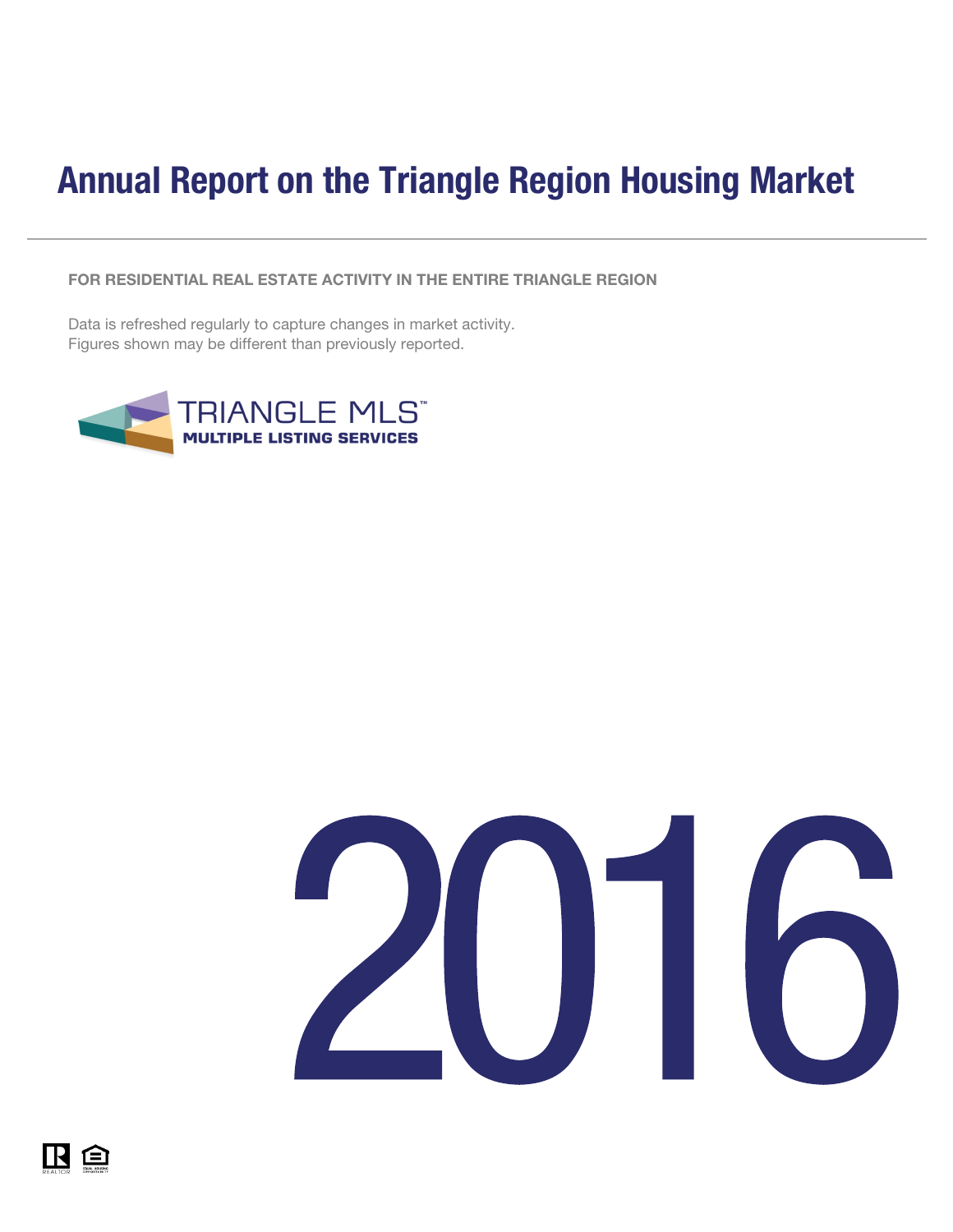### Annual Report on the Triangle Region Housing Market

FOR RESIDENTIAL REAL ESTATE ACTIVITY IN THE ENTIRE TRIANGLE REGION



**With** a new U.S. president from a different political party taking office in 2017, few are expecting federal policies to remain as they have under prior leadership. The incoming president has a deep history in real estate development and has shown a strong interest in funding massive infrastructure projects, two points that provide intrigue for the immediate future of residential real estate.

After several years of housing market improvement, 2016, as predicted, was not a pronounced triumph but more of a measured success. Markets took a steady and mostly profitable walk from month to month. Even as supply was short and shrinking, sales and prices were often increasing.

Interest rates were expected to rise throughout 2016, but they did not. Just as happened in 2015, the Federal Reserve waited until December 2016 to make a short-term rate increase. Incremental rate hikes are again expected in 2017. An economy that shows unemployment at a nine-year low coupled with higher wages inspires confidence.

Mortgage rates are not expected to grow by more than .75 percent throughout 2017, which should keep them below 5.0 percent. If they rise above that mark, we could see rate lock, and that could cause homeowners to stay put at locked-in rates instead of trading up for higher-rate properties. Such a situation would put a damper on an already strained inventory environment.

**Sales:** Under Contract sales increased 9.7 percent to 37,967 to close out the year. Closed sales increased 10.1 percent to 37,196 in 2016.

**Listings:** Inventory was lower in year-over-year comparisons. There were 7,447 active listings at the end of 2016. New listings increased by 4.2 percent to finish the year at 46,193. Low home supply is expected to continue throughout 2017.

New Construction: New homes are being built but at roughly half the rate the nation needs in order to sustain a solid inventory foundation. Another factor is that a lot of new homes are being built as rental units, and expensive ones at that. Locally in 2016, new construction inventory was up 31,126 units compared to 28,512 in 2015.

**Prices:** Home prices rose compared to last year. The overall median sales price was up 5.5 percent to \$232,000 for the year. When inventory is low and demand is high, prices will rise. Prices should increase in most areas in 2017 but at a slower growth rate. Single Family homes were up 5.3 percent compared to last year, and Townhouse-Condo homes were up 8.2 percent.We will likely need years of improved wage growth to account for recent price gains.

List Price Received: Sellers received 97.5 percent of their original list price received at sale, a year-over-year increase of 0.9 percent. Sales prices should increase again in 2017, leading to further increases in list price received.

Millennials continue to command attention as the next wave of home buyers, yet the rate at which this massive population is entering the market has been less than stellar. This may be due to a cultural change away from settling into marriage and parenthood until later in life, high student loan debt, or even reservations about a home being a wise investment in the wake of what the last recession did to their elders. That said, some have suggested that this group is simply willing to wait longer to buy, thus skipping the entry-level purchase altogether to land in their preferred home.

At the other end of the age and price spectrum, baby boomers are expected to make up nearly one-third of all buyers in 2017. By and large, this group is not looking to invest in oversized homes, yet we could see improvement in higher price ranges as a hedge against inflation and risk. Shifting wealth away from the stock market into valuable homes may be seen as a safer bet during a transition of power and a period of pronounced change.

### Table of Contents

- 3 Quick Facts
- **5** Property Type Review
- 6 New Construction Review
- 7 Price Range Review
- 8 Area Overviews
- 9 Area Historical Median Prices
- 10 Glossary of Terms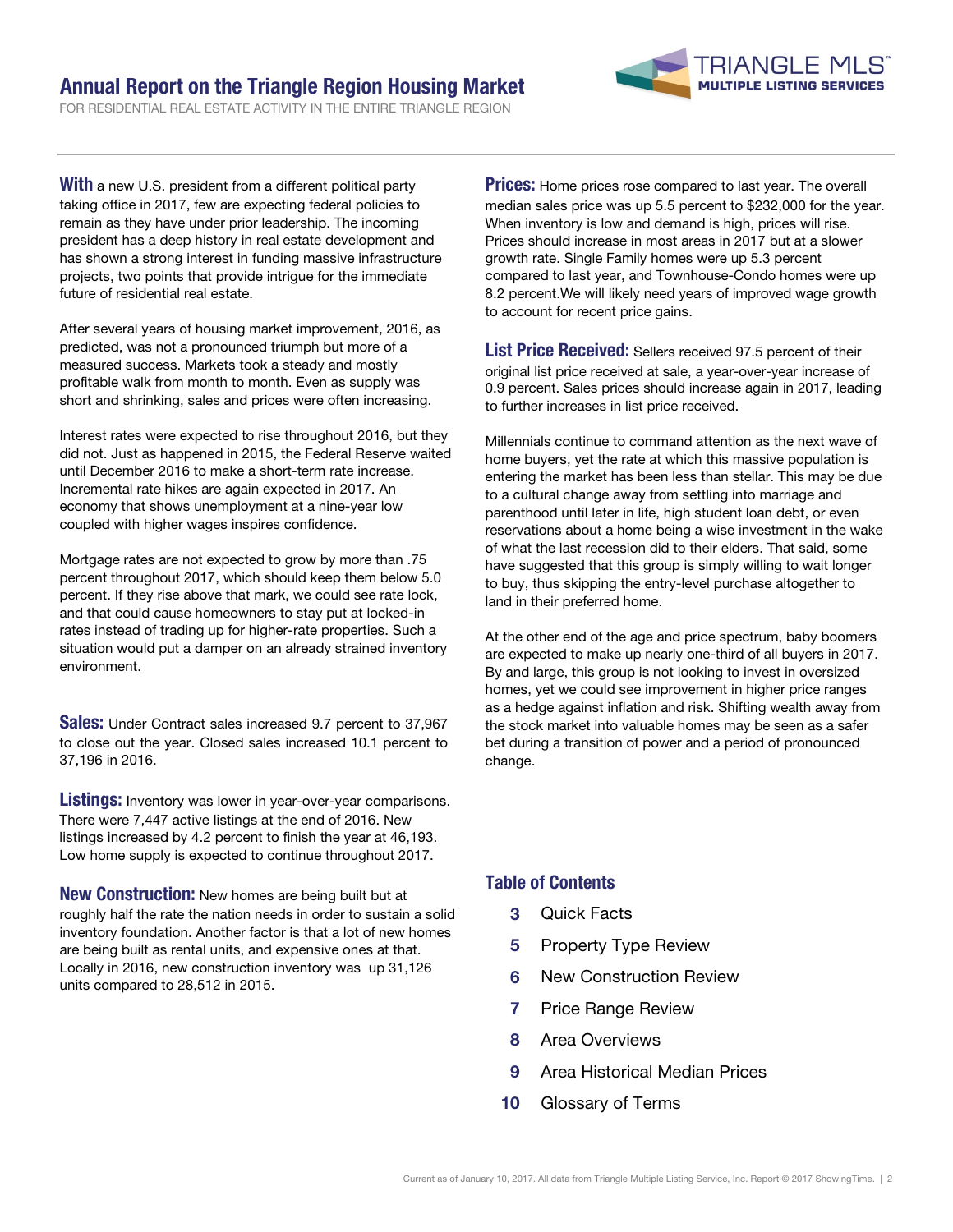

# Quick Facts



| Top 5 Areas: Change in New Listings from 2015           |          | Top 5 Areas: Change in Under Contract Sales from 2015           |          |  |  |
|---------------------------------------------------------|----------|-----------------------------------------------------------------|----------|--|--|
| Durham - East                                           | $+12.1%$ | Durham - East                                                   |          |  |  |
| Durham - Central                                        | $+11.8%$ | Johnston County                                                 | $+18.1%$ |  |  |
| Knightdale/Wendell/Zebulon                              | $+8.3%$  | Knightdale/Wendell/Zebulon                                      | $+15.1%$ |  |  |
| Inside the Beltline                                     | $+7.8%$  | Durham - Central                                                | $+14.5%$ |  |  |
| Chatham County                                          | $+7.5%$  | Durham County                                                   |          |  |  |
| <b>Bottom 5 Areas: Change in New Listings from 2015</b> |          | <b>Bottom 5 Areas: Change in Under Contract Sales from 2015</b> |          |  |  |
| Garner                                                  | $-2.0%$  | Garner                                                          | $+6.3%$  |  |  |
| <b>Wake Forest</b>                                      | $-2.4%$  | <b>Wake Forest</b>                                              | $+5.1%$  |  |  |
| Chapel Hill/Carrboro                                    | $-4.2%$  | Cary/Apex/Morrisville                                           | $+4.2%$  |  |  |
| Hillsborough                                            | $-5.1%$  | Fuguay-Varina/Holly Springs                                     | $+2.6%$  |  |  |
| Orange County                                           | $-7.2\%$ | Raleigh - North                                                 | $+2.4%$  |  |  |



| $+24.2%$                                                | <b>Wake Forest</b>          | $+14.1%$                                                  |  |  |  |
|---------------------------------------------------------|-----------------------------|-----------------------------------------------------------|--|--|--|
| $+19.4%$                                                | Hillsborough                | $+7.0%$                                                   |  |  |  |
| $+14.6%$                                                | Durham - East               | - 0.5%                                                    |  |  |  |
| $+13.2%$                                                | Inside the Beltline         | $-2.1%$                                                   |  |  |  |
| $+12.5%$                                                | Chapel Hill/Carrboro        |                                                           |  |  |  |
| <b>Bottom 5 Areas: Change in Closed Sales from 2015</b> |                             | <b>Bottom 5 Areas: Change in Homes for Sale from 2015</b> |  |  |  |
| $+6.3%$                                                 | Durham County               | $-13.5%$                                                  |  |  |  |
| $+6.1%$                                                 | Raleigh - North             | $-14.5%$                                                  |  |  |  |
| $+5.7%$                                                 | Durham - North              | $-20.2%$                                                  |  |  |  |
| $+5.5%$                                                 | Durham - Central            | $-20.9%$                                                  |  |  |  |
| $+2.6%$                                                 | Fuguay-Varina/Holly Springs | $-22.1%$                                                  |  |  |  |
|                                                         |                             |                                                           |  |  |  |



## Johnston County  $+ 18.1\%$ Knightdale/Wendell/Zebulon + 15.1% Durham - Central + 14.5% Cary/Apex/Morrisville + 4.2% Fuquay-Varina/Holly Springs + 2.6% Orange County **Fig. 1.48** For a state of the control of the Raleigh – North **Fig. 1.48** For a state of the control of the control of the control of the control of the control of the control of the control of the control of Top 5 Areas: Change in Under Contract Sales from 2015 Bottom 5 Areas: Change in Under Contract Sales from 2015

### Closed Sales **Inventory of Homes for Sale**

At the end of the year.



### Top 5 Areas: Change in Closed Sales from 2015 Top 5 Areas: Change in Homes for Sale from 2015

| Wake Forest                                               | $+14.1%$ |
|-----------------------------------------------------------|----------|
| Hillsborough                                              | + 7.0%   |
| Durham - East                                             | - 0.5%   |
| Inside the Beltline                                       | $-2.1%$  |
| Chapel Hill/Carrboro                                      | - 3.0%   |
| <b>Bottom 5 Areas: Change in Homes for Sale from 2015</b> |          |
| Durham County                                             | - 13.5%  |
| Raleigh - North                                           | $-14.5%$ |
| Durham - North                                            | $-20.2%$ |
| Durham - Central                                          | $-20.9%$ |
| Fuguay-Varina/Holly Springs                               | $-22.1%$ |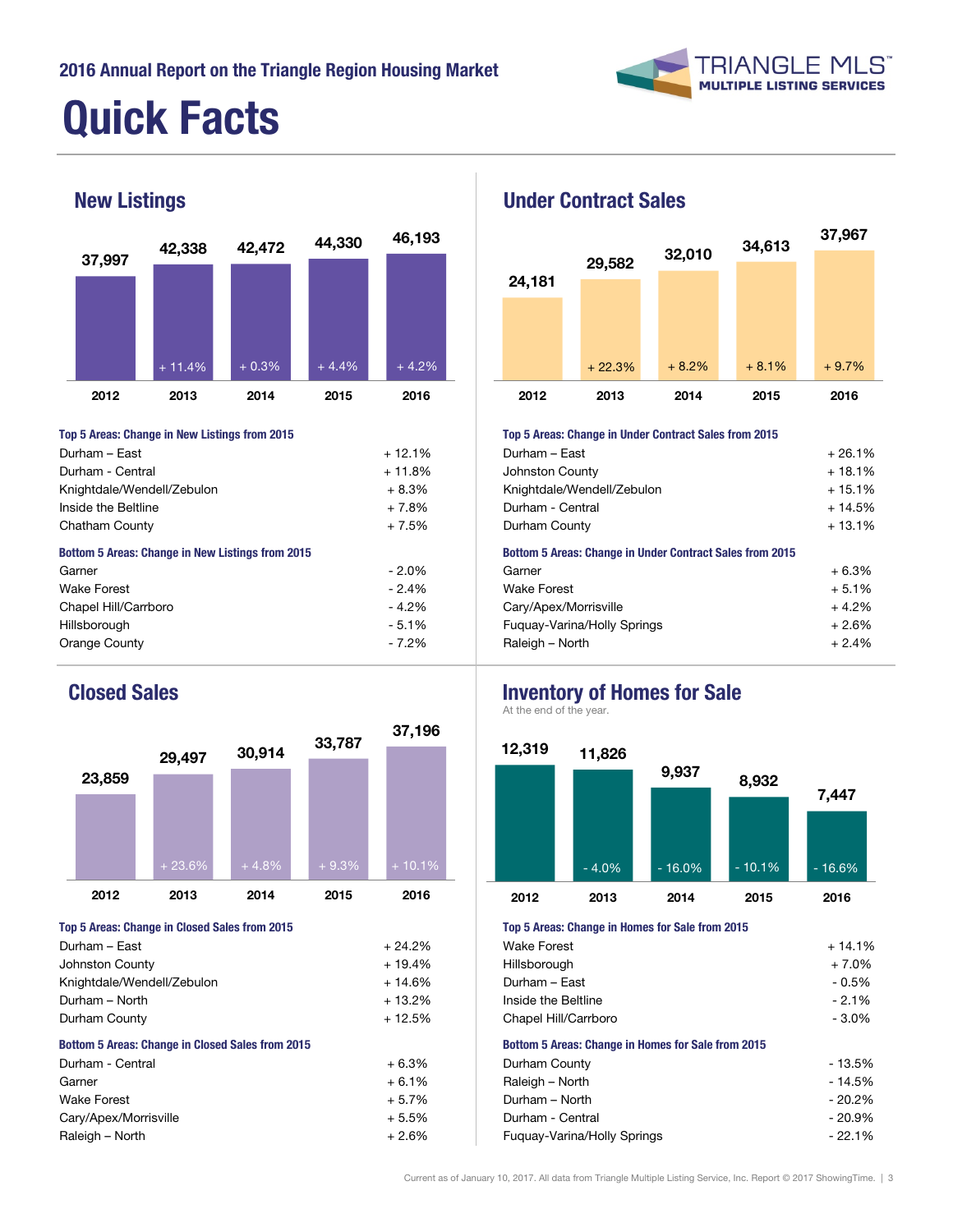

# Quick Facts



| Top 5 Areas: Change in Median Sales Price from 2015           |          | Top 5 Areas: Change in Avg. Sales Price from 2015    |          |  |
|---------------------------------------------------------------|----------|------------------------------------------------------|----------|--|
| Durham - Central                                              | $+18.3%$ | Durham - Central                                     |          |  |
| Knightdale/Wendell/Zebulon                                    | $+12.2%$ | Knightdale/Wendell/Zebulon                           | $+13.2%$ |  |
| Garner                                                        | $+10.6%$ | Durham - East                                        | $+10.9%$ |  |
| Durham - East                                                 | $+9.6%$  | Garner                                               | $+9.1%$  |  |
| Cary/Apex/Morrisville                                         | $+9.2%$  | Durham - South                                       |          |  |
| <b>Bottom 5 Areas: Change in Median Sales Price from 2015</b> |          | Bottom 5 Areas: Change in Avg. Sales Price from 2015 |          |  |
| Raleigh                                                       | $+4.1%$  | Raleigh                                              | $+3.8%$  |  |
| Hillsborough                                                  | $+3.6%$  | Orange County                                        | $+3.6%$  |  |
| Raleigh - North                                               | $+3.5%$  | Raleigh - North                                      | $+3.2%$  |  |
| Orange County                                                 | $+3.4%$  | Durham - North                                       | $+2.7%$  |  |
|                                                               |          |                                                      |          |  |



| Wake Forest                                        | - 5.0%   | Hillsborough                                                     | $+2.0%$ |
|----------------------------------------------------|----------|------------------------------------------------------------------|---------|
| Chapel Hill/Carrboro                               | $-5.1%$  | Knightdale/Wendell/Zebulon                                       | $+1.7%$ |
| Garner                                             | $-5.7%$  | Durham - North                                                   | $+1.5%$ |
| Durham - East                                      | - 6.8%   | Garner                                                           | $+1.4%$ |
| Orange County                                      | $-9.7\%$ | Durham - Central                                                 | $+1.3%$ |
| Bottom 5 Areas: Change in Days on Market from 2015 |          | Bottom 5 Areas: Change in Pct. of Orig. Price Received from 2015 |         |
| Raleigh                                            | $-21.3%$ | Chapel Hill/Carrboro                                             | $+0.6%$ |

| $-21.7\%$ | Raleigh - North       | $+0.6%$ |
|-----------|-----------------------|---------|
| - 25.4%   | Chatham County        | $+0.5%$ |
| - 26.6%   | Cary/Apex/Morrisville | $+0.4%$ |
| - 32.0%   | <b>Wake Forest</b>    | $+0.3%$ |
|           |                       |         |



## Durham - Central + 15.2% Knightdale/Wendell/Zebulon + 13.2% Orange County  $+3.6\%$  $Raleigh - North$  + 3.2% Chapel Hill/Carrboro + 2.9% Chapel Hill/Carrboro + 2.2% Chapel Hill/Carrboro + 2.2% Top 5 Areas: Change in Avg. Sales Price from 2015 Bottom 5 Areas: Change in Avg. Sales Price from 2015

## Days on Market Until Sale **Percent of Original List Price Received**



### Top 5 Areas: Change in Days on Market from 2015 Top 5 Areas: Change in Pct. of Orig. Price Received from 2015

| TOP O ATOUS, OHERWY III FOG OF OHAN FROU HOUSTON HOME LOTO |         |
|------------------------------------------------------------|---------|
| Hillsborough                                               | $+2.0%$ |
| Knightdale/Wendell/Zebulon                                 | $+1.7%$ |
| Durham - North                                             | $+1.5%$ |
| Garner                                                     | $+1.4%$ |
| Durham - Central                                           | $+1.3%$ |
|                                                            |         |

### Bottom 5 Areas: Change in Pct. of Orig. Price Received from 2015

| Chapel Hill/Carrboro  | $+0.6%$ |
|-----------------------|---------|
| Raleigh – North       | $+0.6%$ |
| Chatham County        | $+0.5%$ |
| Cary/Apex/Morrisville | $+0.4%$ |
| Wake Forest           | $+0.3%$ |
|                       |         |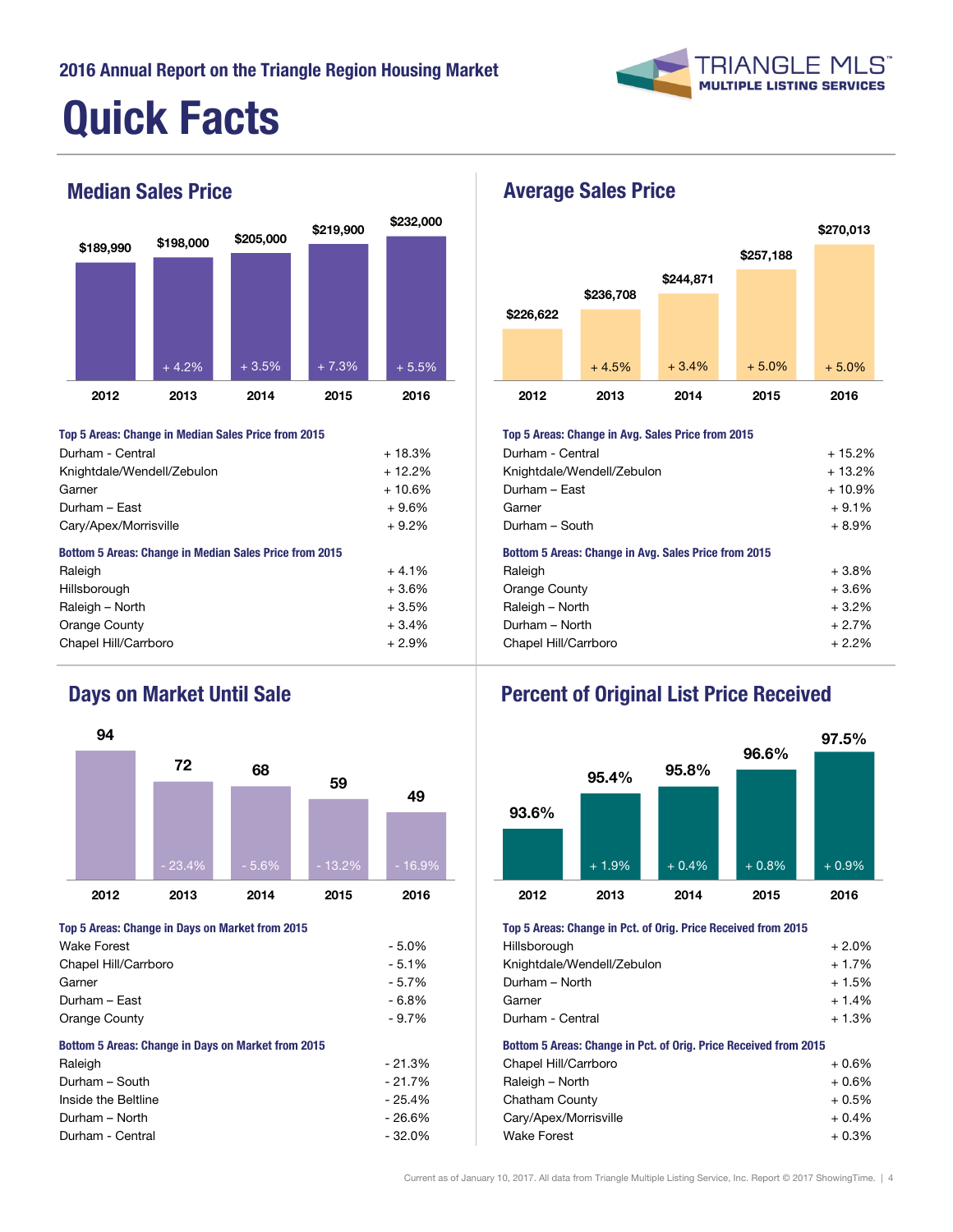### 2016 Annual Report on the Triangle Region Housing Market

## Property Type Review



Average Days on Market Single-Family Detached

### Days on Market Until Sale

### This chart uses a rolling 12-month average for each data point.



One-Year Change in Price Townhouse-Condo Attached

Average Days on Market Townhouse-Condo Attached

One-Year Change in Price Single-Family Detached



 $2012$  2013 2014 2015 2016



| <b>Top Areas: Townhouse-Condo Attached Market Share in 2016</b> |  |  |  |
|-----------------------------------------------------------------|--|--|--|
|                                                                 |  |  |  |

| Raleigh - North             | 37.3% |
|-----------------------------|-------|
| Inside the Beltline         | 34.8% |
| Durham - South              | 33.0% |
| Raleigh                     | 31.2% |
| Cary/Apex/Morrisville       | 28.9% |
| Orange County               | 23.9% |
| Chapel Hill/Carrboro        | 23.7% |
| <b>Wake County</b>          | 23.4% |
| Durham County               | 21.5% |
| <b>Entire TMLS Area</b>     | 17.8% |
| Durham - Central            | 16.5% |
| Hillsborough                | 15.5% |
| Durham - North              | 13.0% |
| <b>Wake Forest</b>          | 12.7% |
| Durham - East               | 9.6%  |
| Fuguay-Varina/Holly Springs | 5.6%  |
| Garner                      | 5.6%  |
| Chatham County              | 4.9%  |
| Johnston County             | 3.5%  |
|                             |       |

 $+ 5.3\% + 8.2\% + 97.4\% = 98.6\%$ 

**TRIANGLE MLS MULTIPLE LISTING SERVICES** 

Pct. of Orig. Price Received Single-Family Detached

Pct. of Orig. Price Received Townhouse-Condo Attached

## Median Sales Price **Price Accord Percent of Original List Price Received**

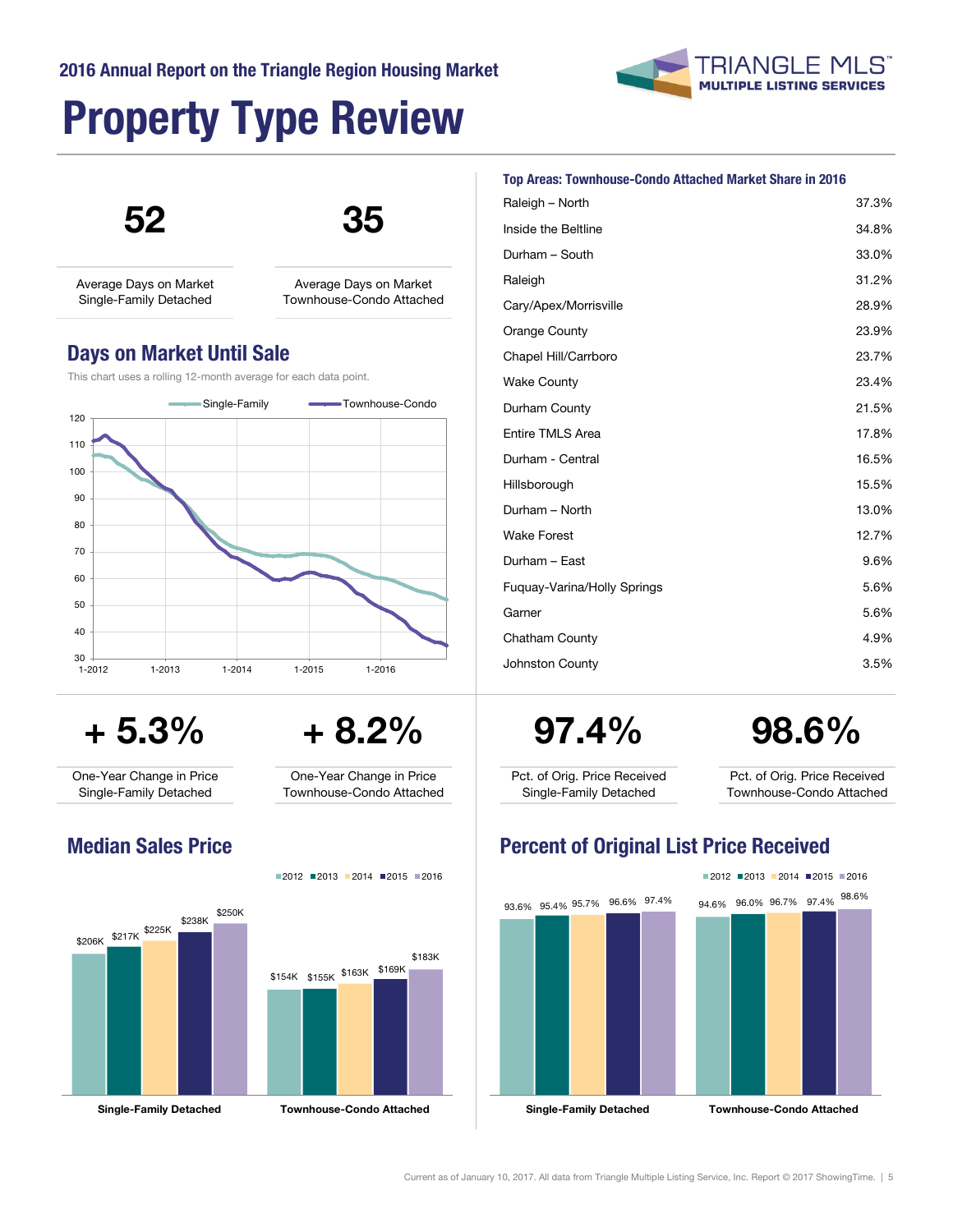# New Construction Review



Nov '16 157

Peak of New Construction Inventory Drop in New Construction Inventory from Peak

### New Construction Homes for Sale



3.7 2.0

Year-End Months Supply New Construction

Year-End Months Supply Previously Owned



### Top Areas: New Construction Market Share in 2016

| Chatham County              | 36.9% |
|-----------------------------|-------|
| Johnston County             | 36.2% |
| Knightdale/Wendell/Zebulon  | 35.9% |
| <b>Wake Forest</b>          | 35.7% |
| Fuguay-Varina/Holly Springs | 34.0% |
| Garner                      | 32.4% |
| Durham - East               | 28.5% |
| Hillsborough                | 24.5% |
| Cary/Apex/Morrisville       | 23.2% |
| <b>Entire TMLS Area</b>     | 21.9% |
| <b>Wake County</b>          | 21.5% |
| Chapel Hill/Carrboro        | 19.5% |
| Inside the Beltline         | 18.9% |
| Durham - South              | 18.1% |
| Durham County               | 17.0% |
| Raleigh                     | 12.8% |
| Orange County               | 11.0% |
| Durham - North              | 7.8%  |
| Durham - Central            | 7.7%  |
|                             |       |

99.7%

96.9%

Pct. of Orig. Price Received New Construction

Pct. of Orig. Price Received Previously Owned

### Months Supply of Inventory Percent of Original List Price Received

This chart uses a rolling 12-month average for each data point.

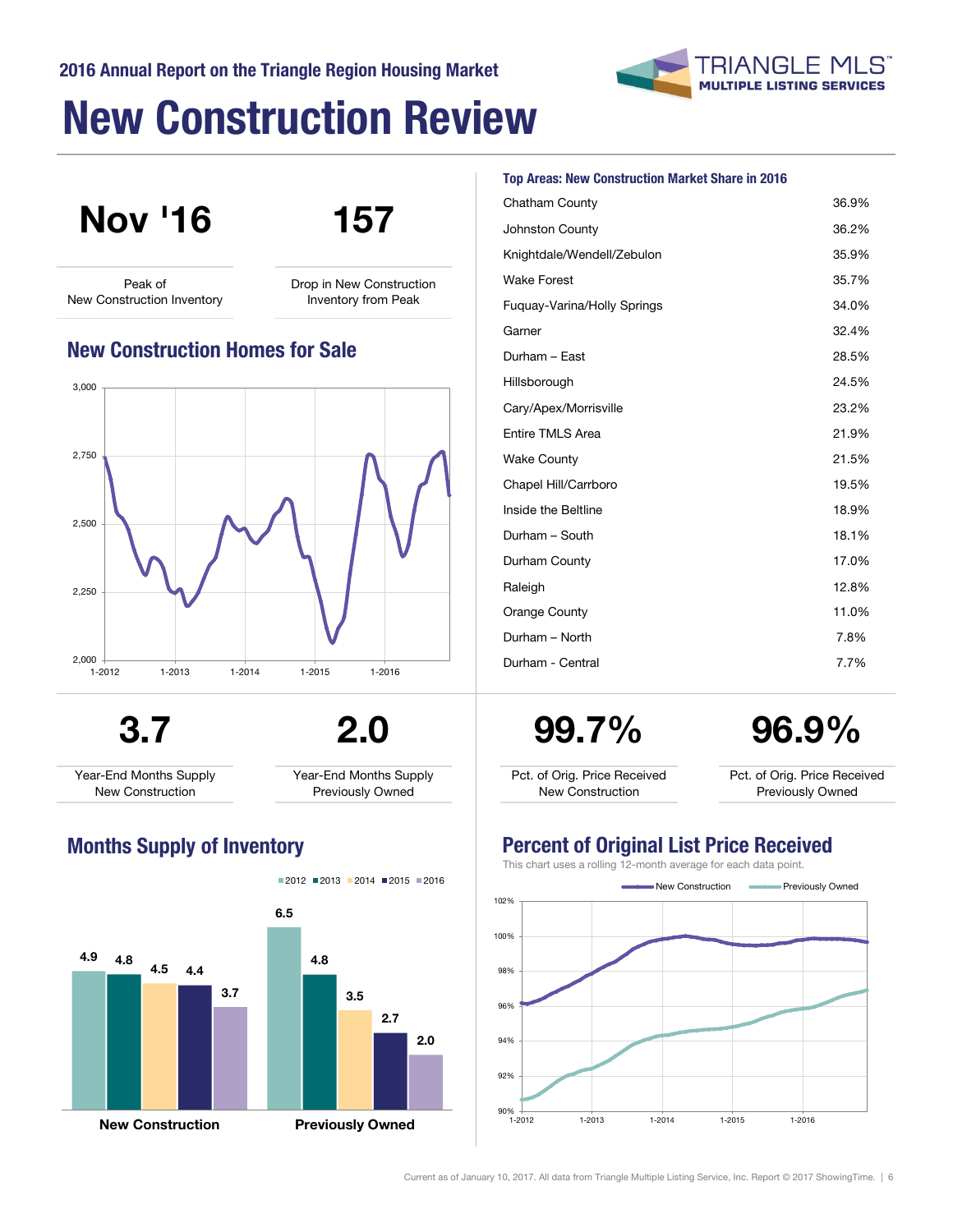

One-Year Change in Homes for Sale Priced \$100,000 and Below

- 37.9%

# Price Range Review

## \$150,001 to \$200,000

Price Range with Shortest Average Days on Market

## Days on Market Until Sale by Price Range



## $\frac{10,001 \text{ and}}{4 \text{ above}}$  8.3%

of Homes for Sale at Year End Priced \$100,000 and Below

### Share of Homes for Sale \$100,000 and Below



# \$200,001 to

Price Range with Longest Average Days on Market

\$500,001 and

Price Range with the Most Closed Sales

Price Range with Strongest One-Year Change in Sales: \$300,001 to \$500,000

# $300,000$  to  $+22.2\%$  \$100,000 and<br>\$300,000 + 22.2% Below

Price Range with the Fewest Closed Sales

## $-15.7%$

Price Range with Weakest One-Year Change in Sales: \$100,000 and Below

 $2014$  2015 2016



[Current as of January 10, 2017. All data from Triangle Multiple Listing Service, Inc. Report © 2017 ShowingTime. | 7](#page-0-0)

Closed Sales by Price Range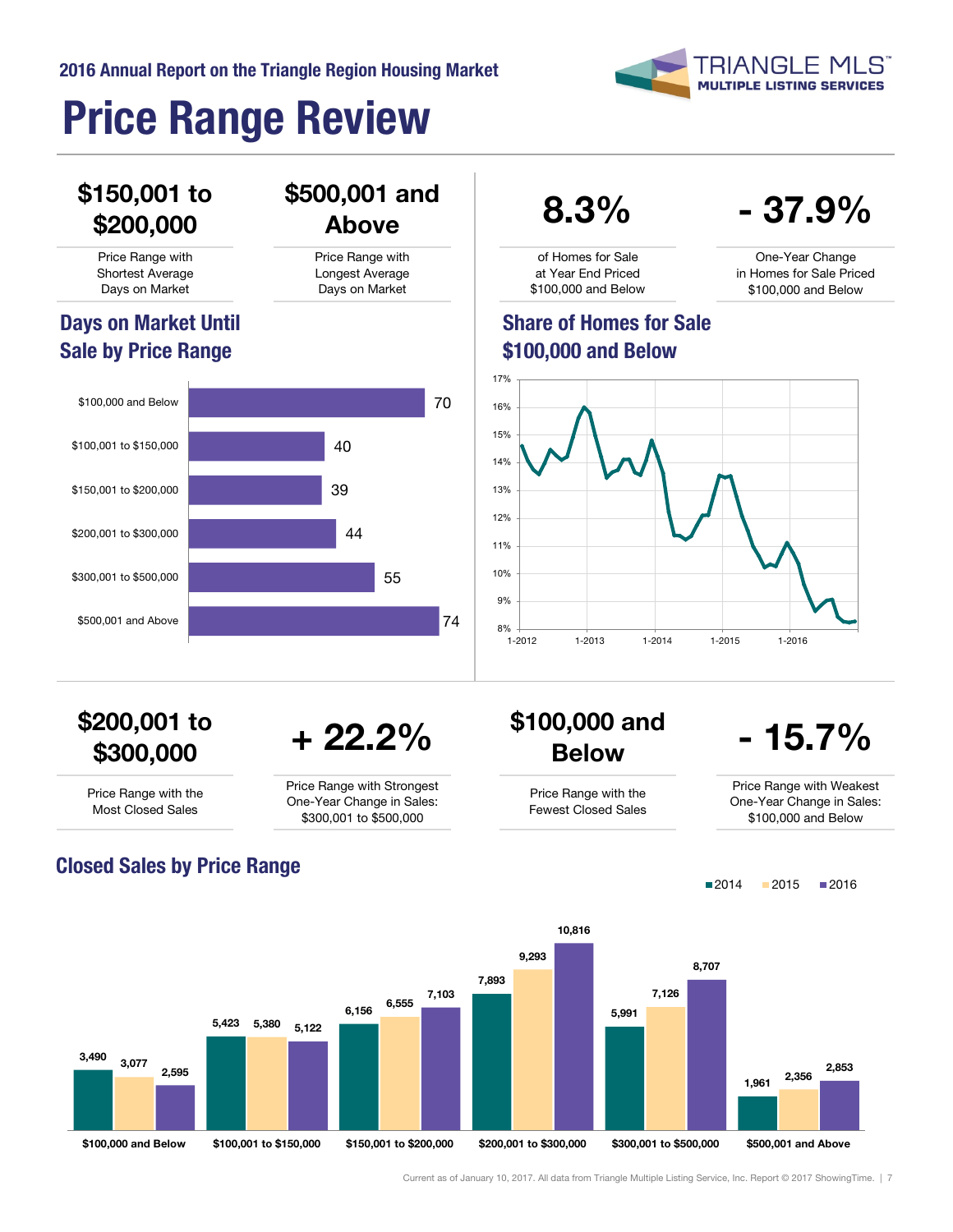

# Area Overviews

|                             | <b>Total</b><br><b>Closed Sales</b> | Change<br>from 2015 | <b>Percent New</b><br><b>Construction</b> | Percent<br>Townhouse-<br><b>Condo</b> | <b>New Listings</b> | Days on Market Price Received | Pct. of Orig. |
|-----------------------------|-------------------------------------|---------------------|-------------------------------------------|---------------------------------------|---------------------|-------------------------------|---------------|
| Cary/Apex/Morrisville       | 5,287                               | $+5.5%$             | 23.2%                                     | 28.9%                                 | 6,321               | 31                            | 98.8%         |
| Chapel Hill/Carrboro        | 1,811                               | $+11.1%$            | 19.5%                                     | 23.7%                                 | 2,398               | 74                            | 96.2%         |
| Chatham County              | 1,158                               | $+10.5%$            | 36.9%                                     | 4.9%                                  | 1,665               | 75                            | 96.6%         |
| Durham - Central            | 788                                 | $+6.3%$             | 7.7%                                      | 16.5%                                 | 1,015               | 34                            | 97.7%         |
| Durham - East               | 1,115                               | $+24.2%$            | 28.5%                                     | 9.6%                                  | 1,297               | 41                            | 98.2%         |
| Durham - North              | 848                                 | $+13.2%$            | 7.8%                                      | 13.0%                                 | 966                 | 47                            | 96.9%         |
| Durham - South              | 2,134                               | $+9.3%$             | 18.1%                                     | 33.0%                                 | 2,436               | 36                            | 98.1%         |
| Durham County               | 4,885                               | $+12.5%$            | 17.0%                                     | 21.5%                                 | 5,714               | 39                            | 97.8%         |
| Fuquay-Varina/Holly Springs | 2,533                               | $+8.8%$             | 34.0%                                     | 5.6%                                  | 2,953               | 40                            | 98.7%         |
| Garner                      | 916                                 | $+6.1%$             | 32.4%                                     | 5.6%                                  | 1,069               | 50                            | 98.3%         |
| Hillsborough                | 400                                 | $+11.7%$            | 24.5%                                     | 15.5%                                 | 521                 | 57                            | 97.8%         |
| Inside the Beltline         | 1,003                               | $+7.2%$             | 18.9%                                     | 34.8%                                 | 1,346               | 44                            | 97.3%         |
| Johnston County             | 3,735                               | $+19.4%$            | 36.2%                                     | 3.5%                                  | 4,446               | 60                            | 97.7%         |
| Knightdale/Wendell/Zebulon  | 1,427                               | $+14.6%$            | 35.9%                                     | 2.1%                                  | 1,728               | 53                            | 98.2%         |
| Orange County               | 1,812                               | $+9.8%$             | 11.0%                                     | 23.9%                                 | 2,312               | 65                            | 96.2%         |
| Raleigh                     | 9,260                               | $+7.8%$             | 12.8%                                     | 31.2%                                 | 11,160              | 37                            | 98.0%         |
| Raleigh - North             | 3,800                               | $+2.6%$             | 7.0%                                      | 37.3%                                 | 4,737               | 34                            | 97.9%         |
| <b>Wake County</b>          | 20,298                              | $+7.2%$             | 21.5%                                     | 23.4%                                 | 24,502              | 39                            | 98.3%         |
| <b>Wake Forest</b>          | 1,718                               | $+5.7%$             | 35.7%                                     | 12.7%                                 | 2,204               | 57                            | 98.1%         |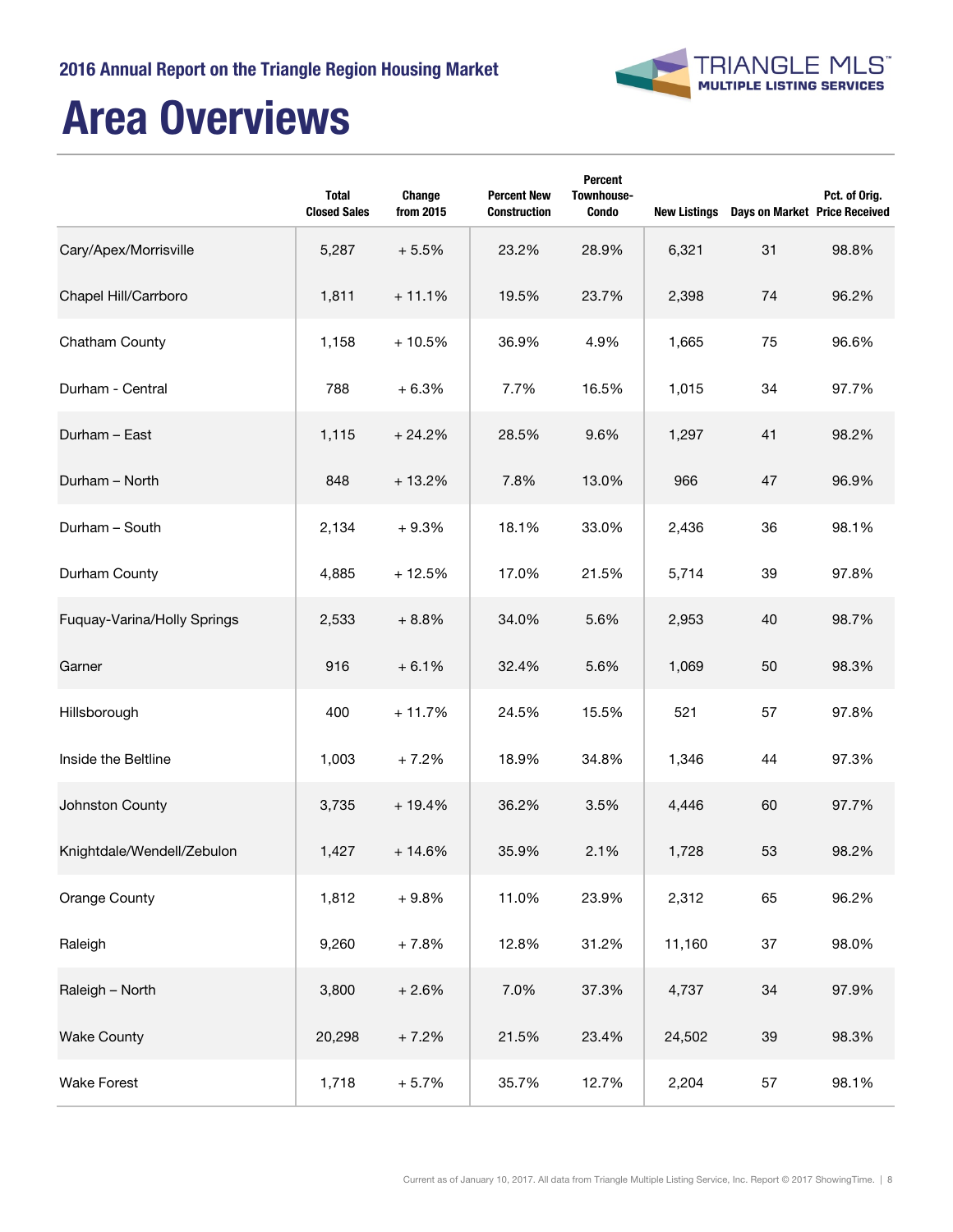

## Area Historical Median Prices

|                             | 2012      | 2013      | 2014      | 2015      | 2016      | Change<br>From 2015 | Change<br>From 2012 |
|-----------------------------|-----------|-----------|-----------|-----------|-----------|---------------------|---------------------|
| Cary/Apex/Morrisville       | \$255,644 | \$275,900 | \$290,000 | \$301,831 | \$329,500 | $+9.2%$             | $+28.9%$            |
| Chapel Hill/Carrboro        | \$318,000 | \$327,750 | \$328,170 | \$344,947 | \$355,000 | $+2.9%$             | $+11.6%$            |
| Chatham County              | \$277,700 | \$303,350 | \$316,373 | \$335,000 | \$352,140 | $+5.1%$             | $+26.8%$            |
| Durham - Central            | \$164,080 | \$169,200 | \$181,750 | \$194,900 | \$230,500 | $+18.3%$            | $+40.5%$            |
| Durham - East               | \$132,000 | \$150,000 | \$163,990 | \$172,500 | \$189,000 | $+9.6%$             | $+43.2%$            |
| Durham - North              | \$150,000 | \$152,470 | \$164,108 | \$176,500 | \$185,000 | $+4.8%$             | $+23.3%$            |
| Durham - South              | \$194,000 | \$193,000 | \$197,000 | \$209,900 | \$225,000 | $+7.2%$             | $+16.0%$            |
| Durham County               | \$167,500 | \$172,000 | \$179,900 | \$192,500 | \$210,000 | $+9.1%$             | $+25.4%$            |
| Fuquay-Varina/Holly Springs | \$206,000 | \$223,500 | \$226,900 | \$250,000 | \$269,900 | $+8.0%$             | $+31.0%$            |
| Garner                      | \$157,500 | \$166,000 | \$173,550 | \$192,000 | \$212,382 | $+10.6%$            | $+34.8%$            |
| Hillsborough                | \$233,500 | \$238,365 | \$237,000 | \$265,500 | \$275,060 | $+3.6%$             | $+17.8%$            |
| Inside the Beltline         | \$300,000 | \$331,250 | \$360,000 | \$363,500 | \$394,500 | $+8.5%$             | $+31.5%$            |
| Johnston County             | \$149,900 | \$156,400 | \$165,000 | \$179,000 | \$189,900 | $+6.1%$             | $+26.7%$            |
| Knightdale/Wendell/Zebulon  | \$145,000 | \$154,900 | \$158,500 | \$178,188 | \$200,000 | $+12.2%$            | $+37.9%$            |
| Orange County               | \$265,000 | \$274,450 | \$267,000 | \$290,000 | \$300,000 | $+3.4%$             | $+13.2%$            |
| Raleigh                     | \$194,330 | \$199,614 | \$204,000 | \$219,000 | \$228,000 | $+4.1%$             | $+17.3%$            |
| Raleigh - North             | \$232,900 | \$235,500 | \$246,000 | \$260,000 | \$269,000 | $+3.5%$             | $+15.5%$            |
| <b>Wake County</b>          | \$215,000 | \$223,000 | \$230,053 | \$249,900 | \$264,900 | $+6.0%$             | $+23.2%$            |
| <b>Wake Forest</b>          | \$265,000 | \$271,200 | \$275,830 | \$289,450 | \$310,000 | $+7.1%$             | $+17.0%$            |